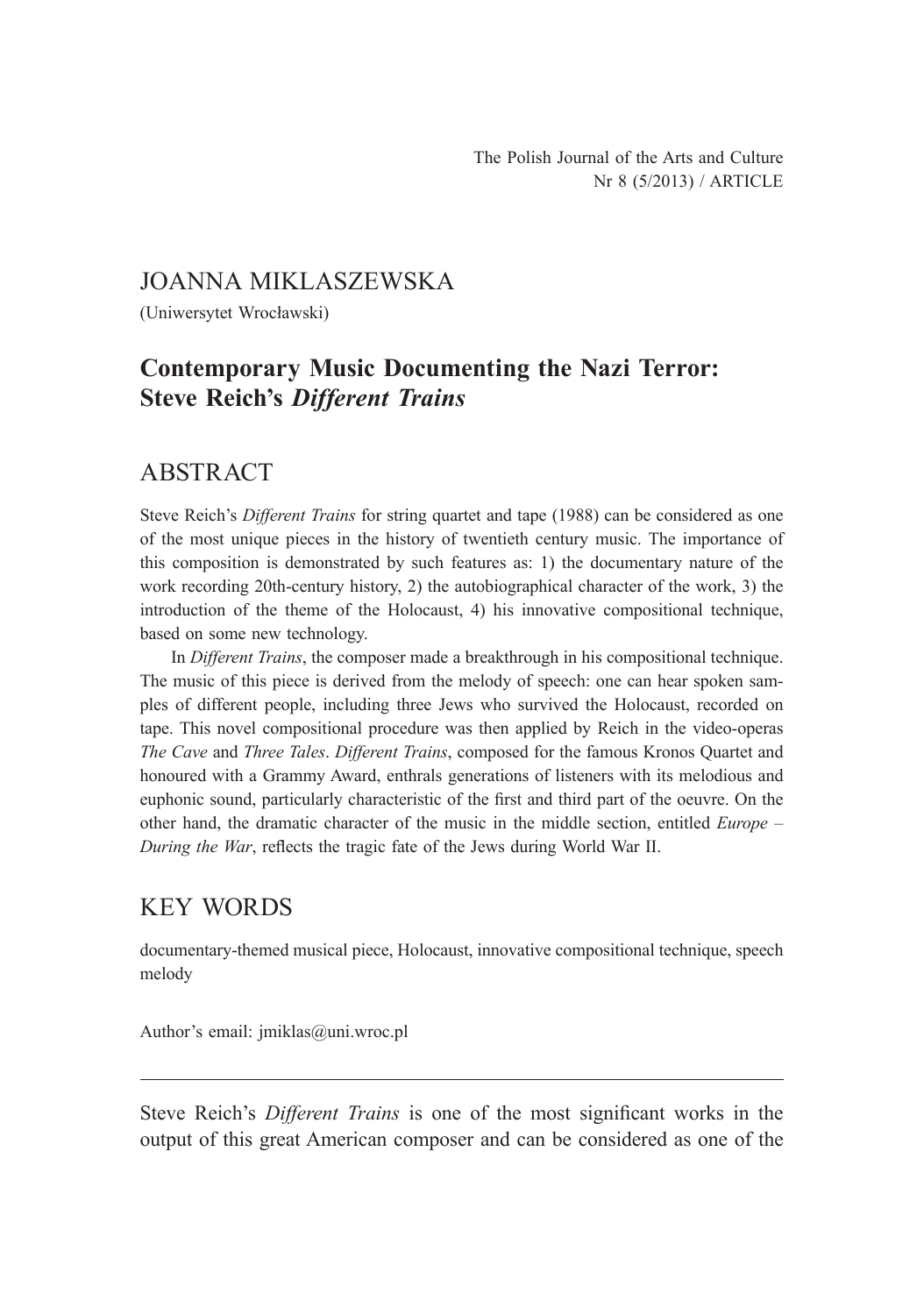most unique pieces in the history of 20th century music<sup>1</sup>. The importance of this piece is demonstrated by such features as: 1) the documentary nature of the work recording 20th-century history, 2) the autobiographical character of the work, 3) the introduction of the theme of the Holocaust, 4) innovative compositional technique, 5) the heralding of a new, original vocal style, which was developed in Reich's later video-operas. *Different Trains*, commissioned by Betty Freeman for the Kronos Quartet, composed in 1988, is a piece for string quartet (playing live in concert) and tape with recorded parts of three separate string quartets and the recorded voices of various people, the sounds of American and European trains of the 1930s and '40s, sirens and warning bells. This composition was given its world premiere on 2 November 1988 at the Queen Elizabeth Hall in London by the Kronos Quartet and was published by Boosey and Hawkes. In 1989 Steve Reich received a Grammy Award for this piece in the category of Best Contemporary Composition.

### THE MUSICAL PIECE AS A DOCUMENTARY

In *Different Trains*, Steve Reich established a new musical genre – a documentary-themed musical piece, based on contemporary topics or those derived from 20th century history, in which elements of everyday sounds are used: primarily speech, which often drives the melodic structures, but also sounds made by various objects characteristic of contemporary civilisation. For example, in *Different Trains* the train sounds – transferred to tape with the use of samplers and a computer – are quoted and in another Reich composition, *City Life*, we can hear prerecorded car horns, car alarms, air brakes and pile drivers, played on two samplers. The genesis of this new genre was born of many factors. Firstly, it follows from the rather innovative musical tradition of concrete music, established by French composer Pierre Schaeffer at the turn of the forties and fifties (he introduced the term *musique concrète* in 1950).

<sup>&</sup>lt;sup>1</sup> Richard Taruskin in his great synthesis of the late twentieth century music underlines the vast resonance of this piece and the use of new technology: 'The sample-based composition best known to audiences at century's end – the first "classic" of the new technology – was 'Different Trains' (1988), a late or "post-minimalist" composition by Steve Reich.' S. Reich, *Music in the Late Twentieth Century*, The Oxford History of Western Music, New York 2010, p. 503. Christopher Fox writes about the unique character of the tape part in this piece: 'To any listener, whether Reich aficionado or not, the most immediately striking aspect of 'Different Trains' is the contribution made by the tape part.' Ch. Fox, *Steve Reich's 'Different Trains'*, "Tempo" 1990, No. 172, p. 2.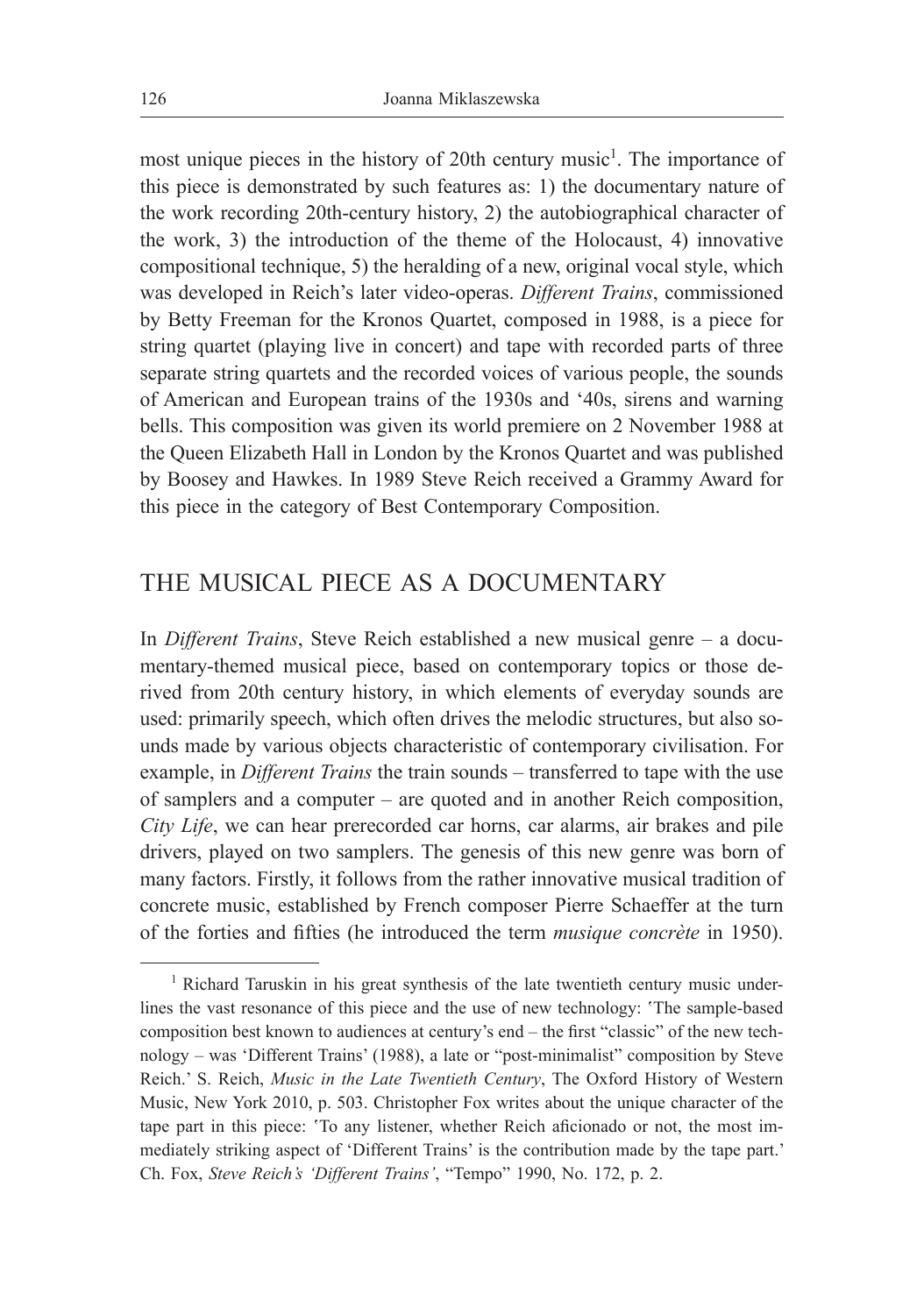The works of such composers as Pierre Schaeffer and Pierre Henry, created in this genre, included various noises, real-world sounds, sounds of natural origin, and also instruments and human voices recorded on a tape, arranged in a kind of a musical collage. Secondly, it also has one foot in the tradition of visual arts: in the idea of the ready-made, introduced and represented in Marcel Duchamp's works, where everyday objects become works of art.

Speech was used in stage music, like singspiels and vaudevilles, and also in vocal-instrumental works with a reciter or a narrator, as in the famous Arnold Schönberg's *A Survivor from Warsaw*. However, the treatment of speech in those works did not have organic link with their melody, rhythm, harmony and tempo, as is the case in Steve Reich's scores. Only in Scott Johnson's composition *John Somebody* of 1982 are speech samples used as a basis for the music. They are also repeated, similarly to Reich's scores. However, *Different Trains* was not the first piece in which Reich introduced speech as a musical element of a composition. This was preceded by his early compositions for tape from the sixties: *It's Gonna Rain* and *Come Out*, constructed of short speech phrases, set against themselves in a phase shifting technique, a new compositional procedure invented by Reich.<sup>2</sup> Also earlier Reich compositions for the tape from the sixties (now withdrawn by the composer) were close to the genre of *musique concrète*. The first was a track to the film *The Plastic Haircut* (directed by Robert Nelson) composed in 1963, in which Reich quoted the recorded voices of famous American athletes, such as Babe Ruth and Jack Dempsey, taken from a recording called 'Greatest Moments in Sport'. The second one was a three-minute long collage piece called *Livelihood* which consisted of some material recorded by the composer while he, in his youth, took a short-lived job as a taxi driver. The musical material consisted of various sounds, including the voices of different people, slamming of a car door and street noises, recorded on a tape.<sup>3</sup>

*Different Trains* starts a new musical genre, which was continued by Steve Reich in both of his video operas: *The Cave* and *Three Tales*, created in collaboration with video artist Beryl Korot, which have a documentary feel by using interviews with different people recorded on video tape and also

<sup>2</sup> Steve Reich confirms a link between those pieces and *Different Trains*, composed more than twenty years later, in the following statement: '«Different Trains» for string quartet and tape begins a new way of composing that has its roots in my early taped speech pieces «It's Gonna Rain" and "Come Out».' S. Reich, *Writings on Music 1965– 2000*, ed. with an introduction P. Hillier, New York 2002, p. 151.

<sup>3</sup> P. Hillier, *Introduction*, [in:] S. Reich, op. cit., p. 11–13.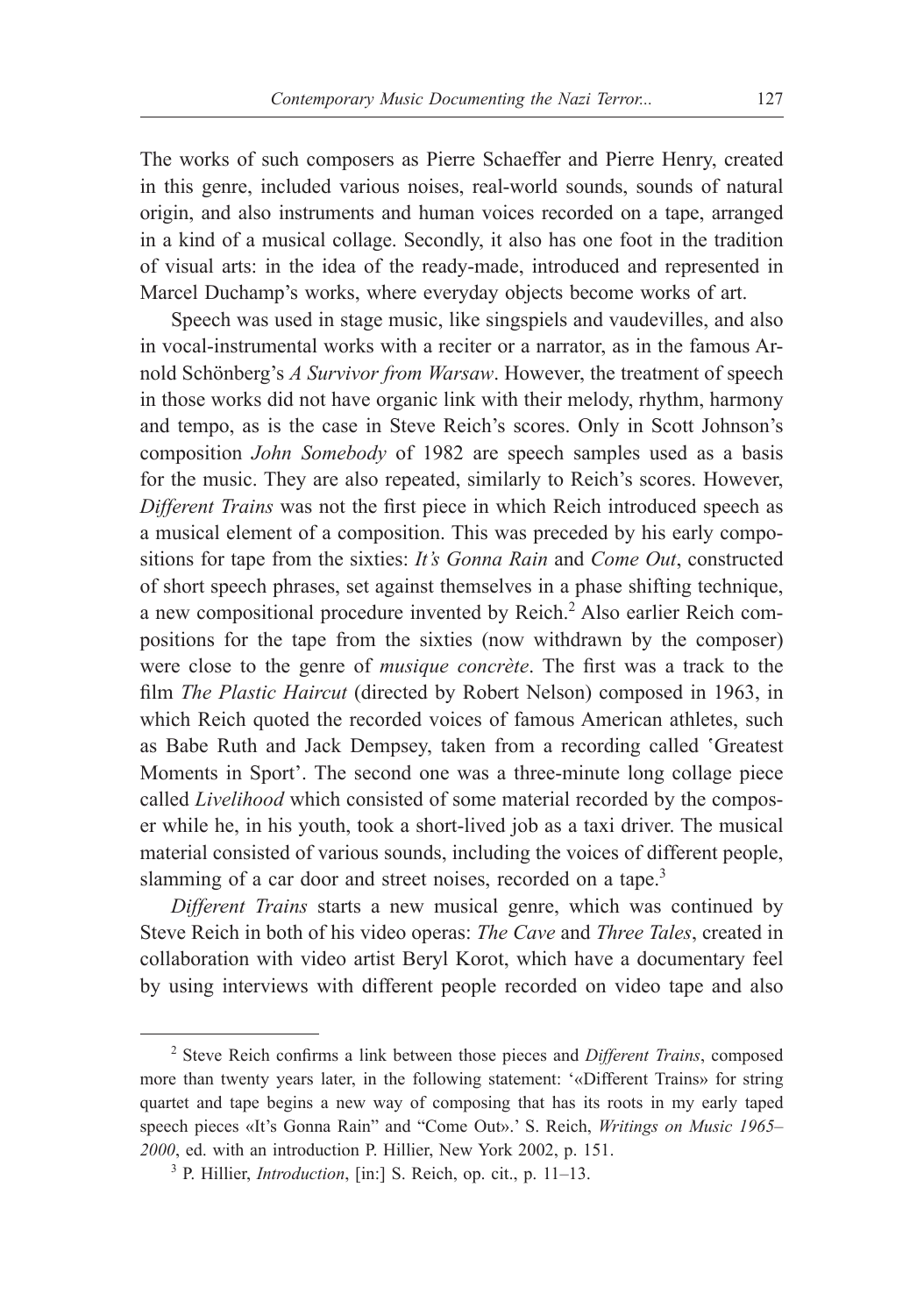(in *Three Tales*) historical footage and photographs. The theme of *The Cave*  is the story of Abraham and his family, which turns into a starting point for the composer to immerse himself into a deep philosophical and sociological reflection on the role of religion in the life of contemporary Jews, Arabs and Americans. In *Three Tales*, in spite of using documentary material, in both the first and second act an element of narration can be observed, suggesting a kind of 'tale' through which Reich points out the dangers connected with the evolution of modern technology. However, the accent in *Three Tales* falls on the third act, *Dolly*, which hardly contains any narrative aspects at all. There are fragments of many interviews, made by Reich and Korot with both scientists and journalists. The two main problems brought up in this act are: genetic engineering (symbolized by Dolly the sheep) and the scientists' research connected with creating artificial intelligence (embodied by the robot Kismet). Other Steve Reich works of a documentary nature include *City Life* and one of his latest compositions, *WTC 9/11*.

## THE AUTOBIOGRAPHICAL CHARACTER OF THE WORK. THE INTRODUCTION OF THE THEME OF THE HOLOCAUST

Different Trains can be interpreted partly as an autobiographical work.<sup>4</sup> Referring to Mieczysław Tomaszewski's conception presented in the article "Momenty autobiograficzne, autoekspresywne i autorefleksyjne dzieła muzycznego"<sup>5</sup> (although narrowed by its author first and foremost to romantic music), in the textual layer of *Different Trains* 'self-reflective moments<sup>'6</sup> can be seen. They present "reflexes that are the reflections of an author's spiritual experiences,"7 associated by Tomaszewski with the Schenkerian background level of a musical piece<sup>8</sup>. The author connects the self-reflective moments of a compo-

<sup>4</sup> Paul Hillier writes about Steve Reich's *Different Trains* as 'the most autobiographical of his works', in his introduction. Ibidem, p. 7.

<sup>5</sup> M. Tomaszewski, *Momenty autobiograficzne, autoekspresywne i autorefleksyjne dzieła muzycznego*, [in:] idem, *Muzyka w dialogu ze słowem*, Kraków 2003, p. 17–33.

<sup>6</sup> 'Momenty autorefleksyjne' (ibidem, p. 29).

<sup>7</sup> 'Refleksy, czyli odblaski doświadczeń duchowych autora' (ibidem).

<sup>&</sup>lt;sup>8</sup> The other important aspects of the presence of the author in a piece, listed by Tomaszewski, are: 'autobiographical moments (momenty autobiograficzne)', documenting the events of an empirical life, connected with the facts written in a foreground level of a musical piece (i.e. in its title), and 'self-expressive moments (momenty autoekspresy-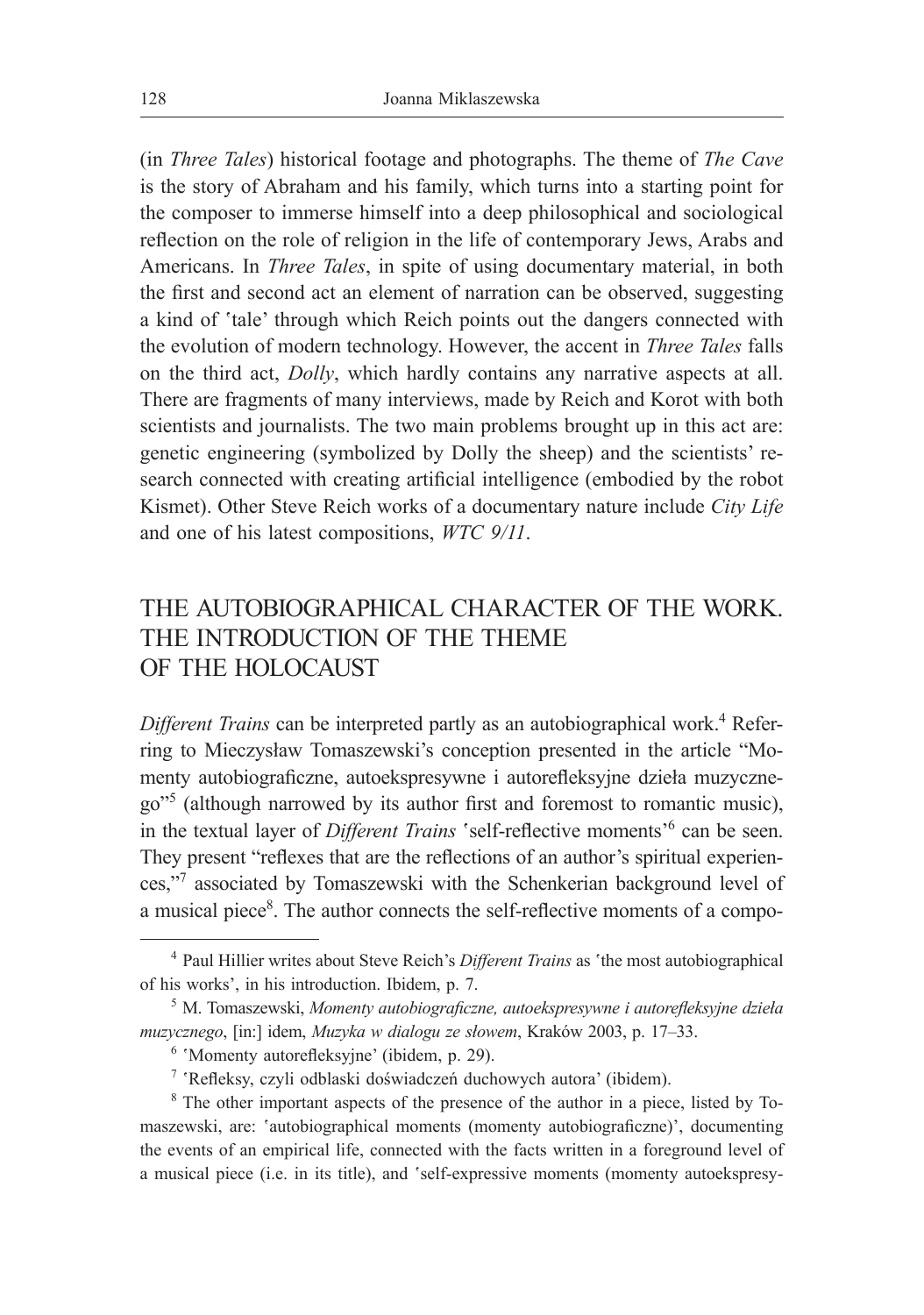sition among others with the transference of personal and universal messages. These aspects can be found in *Different Trains*, a musical piece, connecting some personal memories of the composer with an universal, anti-war message. Steve Reich explains the genesis of *Different Trains* as follows:

The idea for the piece comes from my childhood. When I was one year old, my parents separated. My mother moved to Los Angeles and my father stayed in New York.<sup>9</sup> Since they arranged divided custody, I traveled back and forth by train frequently between New York and Los Angeles from 1939 to 1942, accompanied by my governess. While these trips were exciting and romantic at the time, I now look back and think that, if I had been in Europe during this period, as a Jew I would have had to ride on very different trains. With this in mind, I wanted to make a piece that would accurately reflect the whole situation.<sup>10</sup>

The composer makes an additional remark in an interview published in K. Robert Schwarz's book *Minimalists*:

You know the famous photograph of the little kid in Warsaw ghetto with his hands up in the air? He looks just like me! I thought to myself, there but for the grace of God – I was in America, very sheltered and very fortunate, but had I been across the ocean, I would have been on another train. I would have been taken to Poland and I would be dead. $11$ 

The aim of the composer was thus to reflect with documentary precision two main themes connected with historical facts and events that happened during the years of World War II. The first theme – introduced in the first and the third part of the piece is associated with a joyful memory from the composer's childhood of the experience of long-lasting four day train trips throughout America, from New York to the West, that he used to set off on twice a year.12 Reich enhances the optimistic atmosphere of the first movement, entitled *America: Before the War* by using the rattling of wheels and carriages and 'jolly' old train whis-

wne)', which are connected with the emotional life of the author, reaching into the deeper reality and associated with the middle-ground level of a piece (ibidem, p. 24, 26–27).

<sup>9</sup> Steve Reich's father, Leonard was a lawyer. His mother, June Carroll, was a singer and a lyricist. She wrote lyrics and music for Broadway musicals and took part in the Broadway musical *New Faces of 1952*. 10 S. Reich, op. cit., p. 151.

<sup>11</sup> Fragment of Steve Reich's comment, in: K. R. Schwarz, *Minimalists*, London 1996, p. 95.

<sup>12</sup> P. Hillier, *Introduction*, [in:] S. Reich, op. cit., p. 7.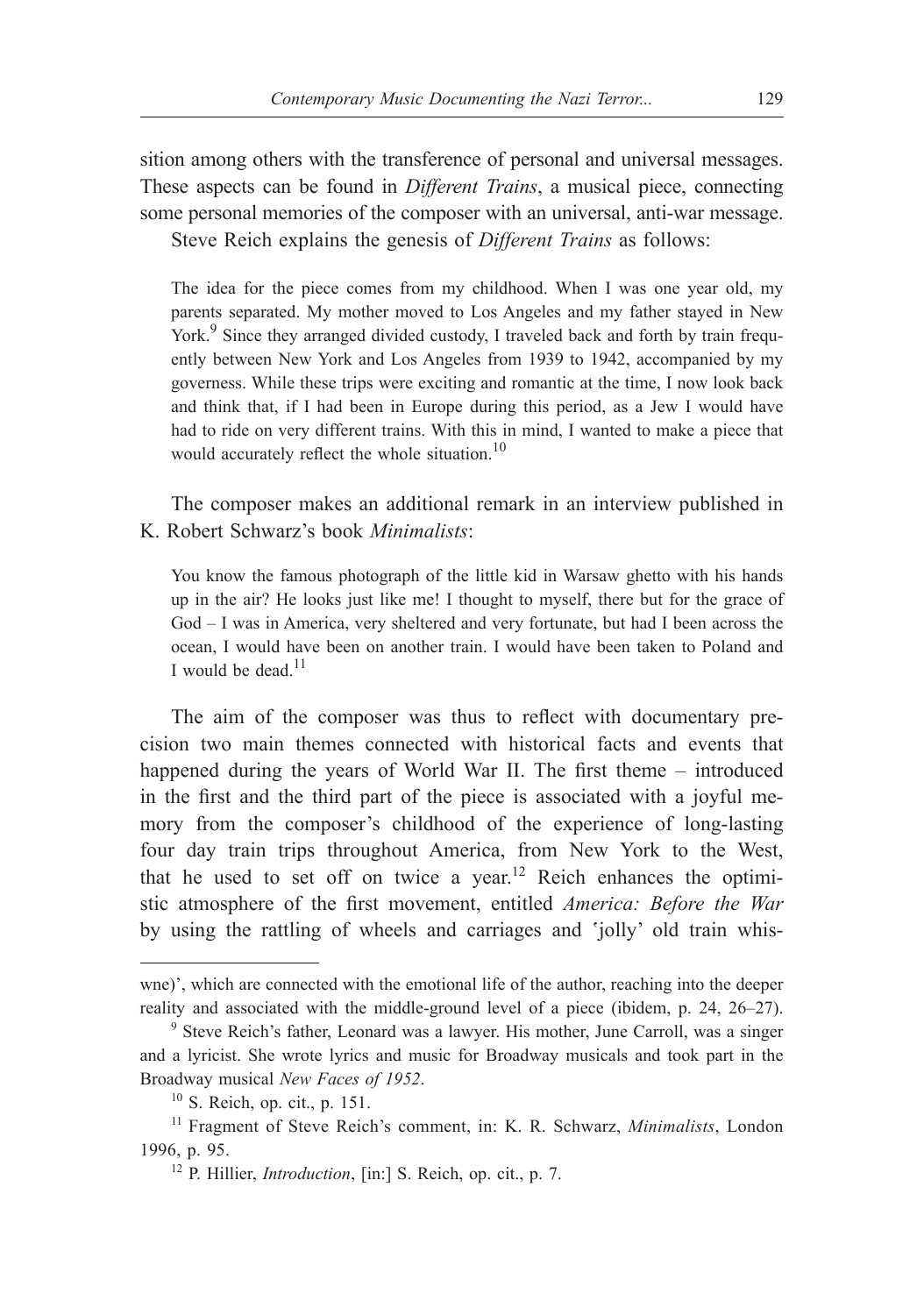tles. As Joshua Kosman observes, "The first of the work's three sections [...], provides an idyllic bit of nostalgia."13 The climate of America in the early forties is evoked also by using a phrase 'crack train from New York' spoken by Lawrence Davis, a retired Pullman porter, containing a language feature characteristic of the forties – the word 'crack', meaning 'best' in those times. Besides Lawrence Davis, in the first part the voice of Reich's governess, Virginia, is also used.

The second topic is dramatically and abruptly contrasted with the first one, because in the second movement: *Europe: During the War* the composer introduces the theme of the Holocaust. The voices of Rachella, Paul and Rachel, some Holocaust survivors, captured on tape, are used in this section.<sup>14</sup> The spoken phrases relate a concise account of the story of the Holocaust; they often consist of some very sharp information, documenting the major, well-known facts about World War II, especially those connected with the Nazi terror against the Jews in Europe and the nightmarish reality of Nazi concentration camps, for example: 'the Germans walked in', 'walked into Holland', 'they shaved us', 'they tattooed a number on our arm.' Richard Taruskin underlines that the exceptionality of this piece lies in its objectivity, opening up a field for the listener to ponder:

*Different Trains* is almost unique among artistic memorials to the Holocaust in its successful avoidance of pomposity and false comfort. There are no villains and no heroes, just the perception that while this happened here, that happened there (or, as Reich told an interviewer, «There but for the grace of God...»), and a stony invitation to reflect.<sup>15</sup>

The theme connected directly with the Holocaust appears in a phrase, spoken by Rachella, at the end of the second movement: "Flames going up to the  $sky - it was smoking. The music in the second part of the piece has a differ$ rent character from the euphonic harmonies coloured by joyful sounds of the train whistles in the first section. The middle section starts with the foreboding sound of sirens, which were a common element of the audiosphere of countries occupied by the Germans during World War II. This sound accompanies

<sup>13</sup> J. Kosman, *Different Trains' Runs on Many Tracks*, review of the recording *Steve Reich Different Trains; Electric Counterpoint*, Kronos Quartet; Pat Metheny, guitar, Elektra/Nonesuch 79176, San Francisco Chronicle, 28 May 1989, p. 13.

<sup>&</sup>lt;sup>14</sup> Steve Reich used in the piece testimonies of Holocaust survivors from the Fortunoff Video Archive for Holocaust Testimonies, Yale University Library and from the Holocaust Collection of the American Jewish Committee's William E. Wiener Oral History Library.

 $15$  R. Taruskin, op. cit., p. 503.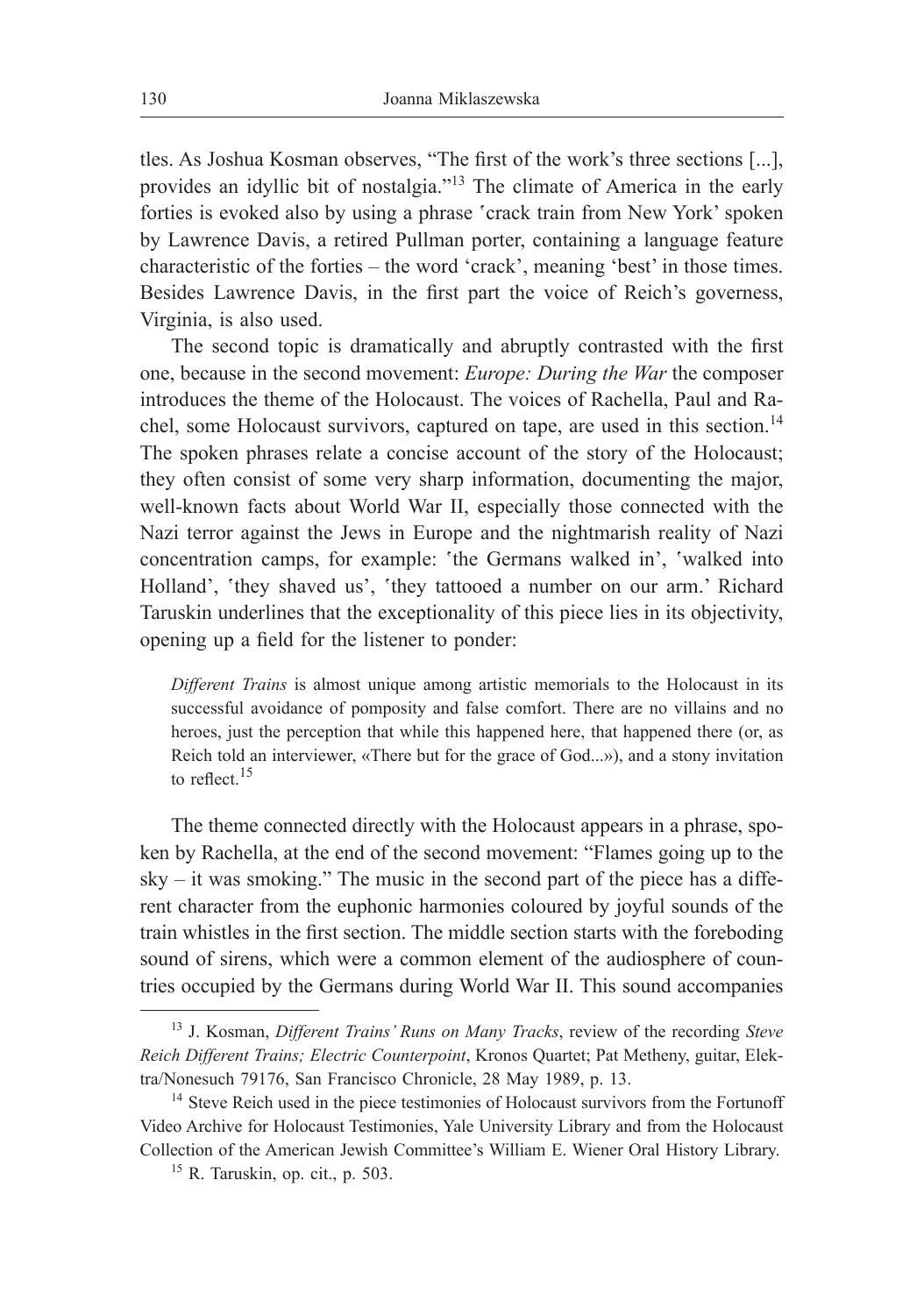the text, in which the important date of the German invasion of Holland is marked: '1940.' The harmony in the second movement contains dissonances (e.g. the tritone) and chromatic alterations. In Steve Reich's words, "the harmonies are generally more chromatic and «darker» in the second movement."<sup>16</sup> The culminating point of the second movement is its ending, with the words: "Flames going up in the sky, it was smoking," with repeated chosen phrases from this longer phrase. These words are accompanied by very long sustained G minor seventh chord, coloured by dissonant C and A. This chord lasts from tact 319 to 384 and is followed by a general pause. This is the most moving moment of the whole composition. The speech melody of the phrase used in this fragment – consisting mostly of semitones, is a reference to the rhetoric figure *pathopoeia*, symbolising suffering. K. Robert Schwarz writes about the expression of the second movement as follows:

[...] the second movement, «Europe – During the War», is dominated by the wail of sirens and the horror of Nazi cattle cars. At its climax – when a survivor recalls Auschwitz, with its «flames going up to the sky» – the unrelenting pulse suddenly ceases, and a sustained chord of shocking simplicity fades into the distance.<sup>17</sup>

At the beginning of the third movement: *After the War*, Reich introduces the technique of a canon, which is typical of his musical style. In his early tape works from the 1960s *It's Gonna Rain* and *Come Out*, and also instrumental works such as *Piano Phase* and *Violin Phase*, he used a phase-shifting technique, that resembled a canon. He incorporated canons in many of his later works, such as for example: *Tehillim* (1981), *The Four Sections* (1987) and *Electric Counterpoint* (1987). Canonic structures are widely used in the musical development of the third movement of *Different Trains*. At the beginning of this movement, there are two separate two-part canons in unison: one is played by two violas and the second – by two violins. There is also a short, sharp musical motif, played on the cello, imitating the melody of a speech phrase introduced slightly later: "and the war was over."

In this section the composer sets the two main themes of the piece against each other and the recorded voices of Paul, Rachella, Mr. Davis and Virginia appear again. There is an important phrase spoken by Mr. Davis: "but today, they're all gone." Richard Taruskin explains the double meaning of this phrase as follows:

<sup>16</sup> *Answers to Questions about Different Trains (1994)*, S. Reich interviewed by W. Gratzner, [in:] S. Reich, op. cit., p. 182.

 $17$  K. R. Schwarz, op. cit., p. 96.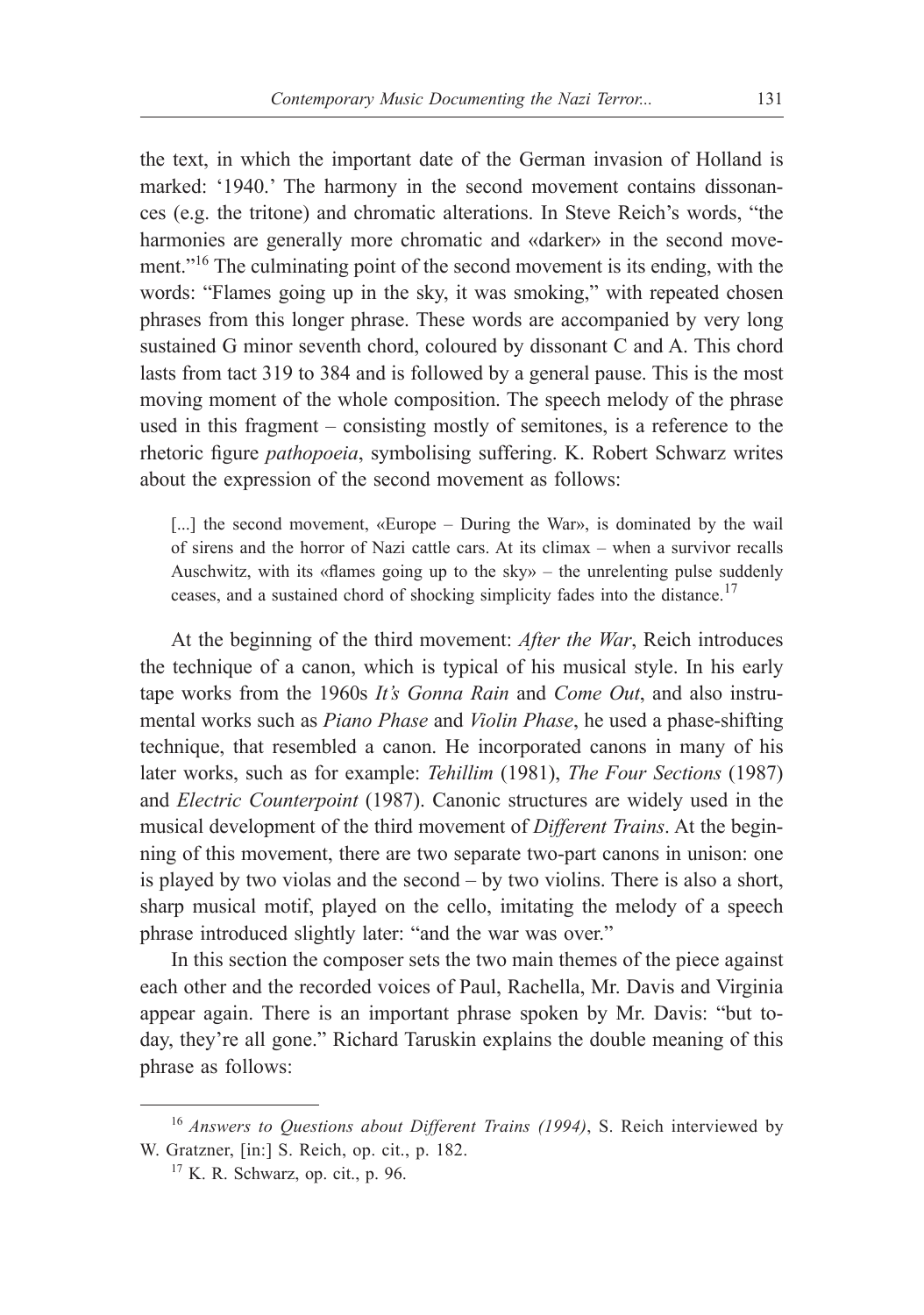The understated climax comes in the third section, when the train historian's voice is heard matter-of-factly remarking, «Today, they're all gone.» Remembering his voice from the first section, one knows that he was talking about the American transcontinental trains of the 1930s and 1940s. But remembering the second section, one cannot help relating his comment to the Jewish children, too. Both a synthesis of the subject matter and an effective musical close, the moment is haunting.<sup>18</sup>

Steve Reich, when asked by Rebecca Y. Kim whether he had reservations about setting his personal experiences against the historical backdrop of the Holocaust, answered: "To consider using the Holocaust as subject material in any way, shape, or form is so inherently... not just difficult, but impossible. [...] The documentary nature of the piece is essential to what it is."19 He explained that he was using the voices of people recounting what had happened to them, and transcribing their speech melody into composition. The horror of wartime in Europe was thus too tremendous to become the topic of a musical piece, so the composer made his musical piece resemble a reportage captured in a superficially artistic form, including short 'interviews' with eye-witnesses of those days of terror.

Summing up, the documentary features of *Different Trains*, connected with the theme of Nazi occupation in Europe and the theme of the Holocaust, can be perceived in many aspects. Firstly, the real voices of three Holocaust survivors, giving testimony to what they had been through formed a kind of 'narration' (with their parts recorded on the tape) in the musical piece. Secondly, the way the phrases were spoken by them formed a basis for the music, primarily the melody. The timbre and intonation of the fragments spoken by them reveal much about their emotions running through the content of those spoken fragments. Lastly, a musical allusion to the audiosphere of occupied Europe was created through the sound of sirens.

# INNOVATIVE COMPOSITIONAL TECHNIQUE. HERALDING A NEW VOCAL STYLE.

In his *magnum opus*, the composer made a breakthrough in his compositional technique and heralded a new vocal style which was developed in later works. *Different Trains* is not a vocal-instrumental work in the traditional sense, because it does not contain any singing voices. However a vocal ele-

<sup>18</sup> R. Taruskin, op. cit., p. 503.

<sup>19</sup> R. Y. Kim, *From New York to Vermont. Conversation with Steve Reich*, [online], http://www.stevereich.com/articles/NY-VT.html [15.01.2013].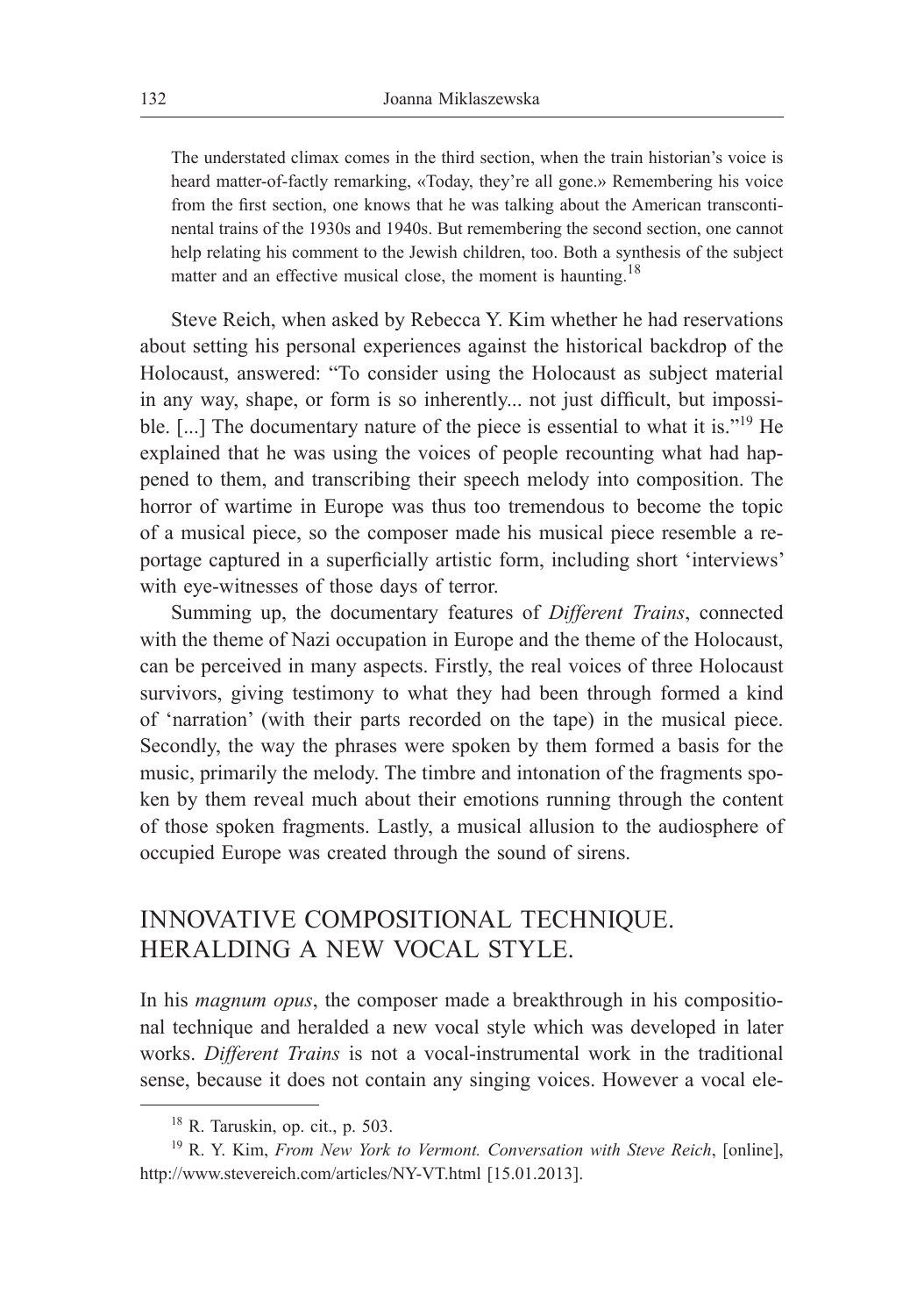ment is present there, because speech fragments are quoted in this work and they play an essential part in the musical development of the piece.

Reich's interest in the human voice dates back to his early works. The composer sought to reflect in his music the rhythm and melodic qualities of the American language. This objective was achieved in his famous works for tape: *It's Gonna Rain* (1965) and *Come Out* (1966). In these compositions, repeated phrases gradually shift out of phase with each other. At that time, Reich was interested in speech itself, and its melodic quality. In 1974 he wrote:

[...] what seemed interesting to me was that a tape recorder recorded real sounds like speech, as a motion picture camera records real images. If one could present that speech without altering its pitch or timbre, one would keep the original emotional power that speech has while intensifying its melody and meaning through repetition and rhythm.<sup>20</sup>

The genesis of Reich's idea of incorporating speech to his music lies in his interest in works of Wiliam Carlos Williams (1883–1963). This American poet was also a doctor and he practised as a pediatrician in New Jersey and so had frequent contact with everyday American speech, from which he drew inspiration in his poetic style.<sup>21</sup> Although incorporating speech in music was not a new idea, the treatment of speech in Steve Reich's early works was truly innovative. He intended to preserve in these works the natural rhythm and melody of words spoken, and also their emotional power. Music was a vehicle to emphasize speech melody and also to stress the meaning of the short phrases spoken by their repetition. Recorded speech was thus a fundamental element of both these compositions. These works, characterized by a simplicity of means and ascetic style, were milestones in the evolution of contemporary music and were early examples of minimalism in music.

In his works from the 70s such as *Drumming*, Reich used human voices in an instrumental way. For example, in *Drumming* the voices literally imitated the sound of the percussion instruments used in this piece: marimbas and glockenspiels. Steve Reich wanted to obtain the precise imitation of the sound made by specific instruments $^{22}$ . Therefore, he chose two female voices to imitate sound of the marimbas in the second part of the piece. He wrote, that "For the marimbas, the female voice was needed using consonants like

<sup>20</sup> S. Reich, op. cit., p. 20.

<sup>21</sup> K. Potter, *Four Musical Minimalists: La Monte Young, Terry Riley, Steve Reich, Philip Glass*, Cambridge 2000, p. 165–166.

 $22$  S. Reich, op. cit., p. 64.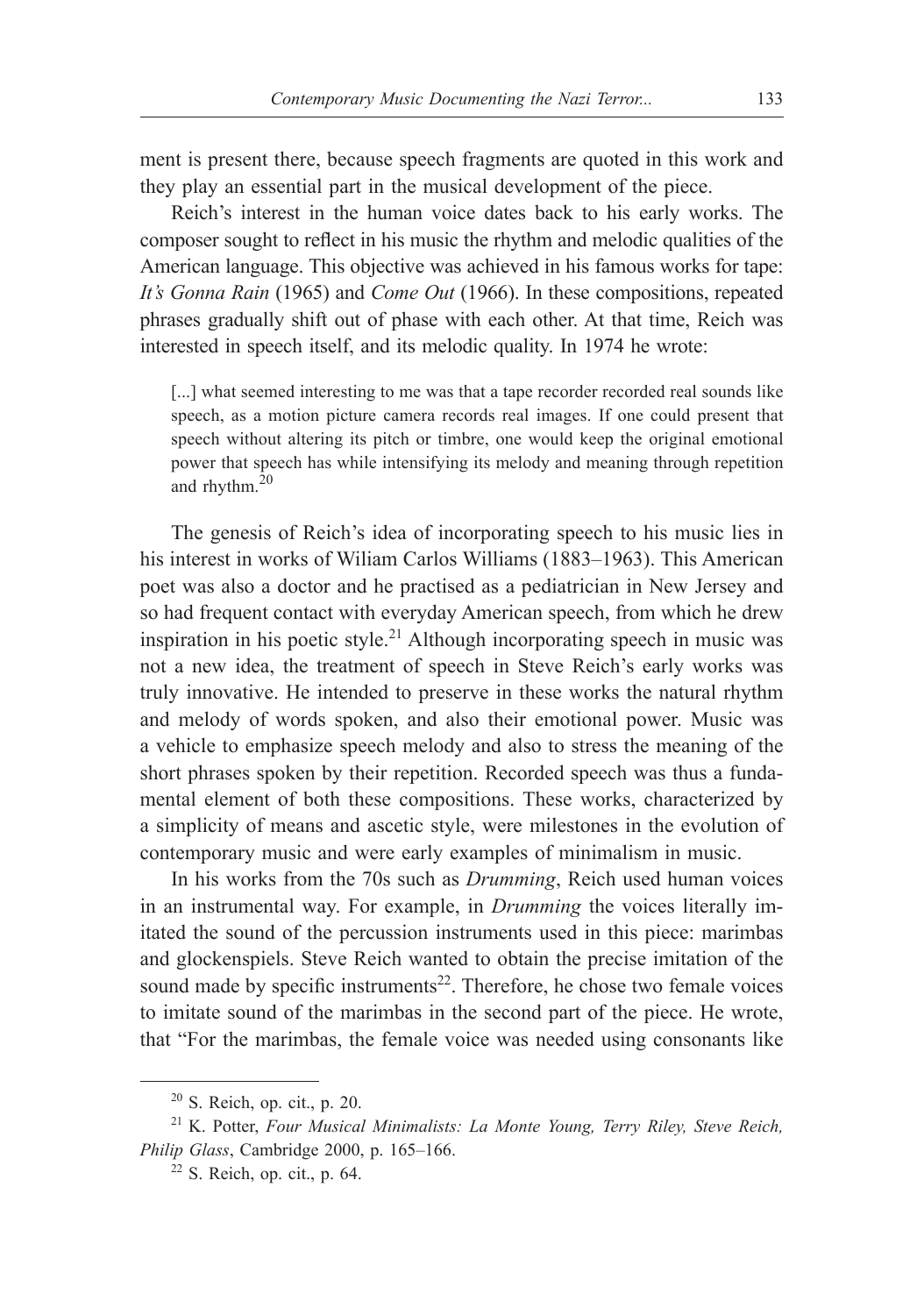'b' and 'd' with a more or less 'u' as in 'you' vowel sound."23 Then not only the high register of the voice was needed, but also an original kind of vocalization invented by the composer, using specific voiced consonants ('b' and 'd'), each one connected with a sound close to the vowel 'u', to obtain a type of singing that best resembled the sound made by marimbas. The parts written for the glockenspiels in the third part of *Drumming* were so high that it was impossible to sing. Steve Reich used whistling instead to imitate the sounds of these instruments. However, when musicians played on glockenspiels in their highest registers, whistling was not possible. Therefore the piccolo flute had to be used instead of the human voice. In the fourth part of the piece he combined all these vocal techniques used in the previous two parts.

In the 80s Steve Reich composed important vocal-instrumental works with text: *Tehillim* and *The Desert Music*. These were the first works, in which he used the human voice in a more traditional way. But it was in the famous *Different Trains* (1988), for string quartet and tape, that Reich resumed writing works where melody, rhythm, tempo, and harmony were derived from the melody of speech. He created an original style, which was characterized by recordings of short verbal statements (using a digital sampling keyboard) as a basis for the music. This tendency continued in Reich's video-operas *The Cave* (1988–1993) and *Three Tales* (2003) for solo voices and an ensemble, in which his new vocal style was fully established. The main features of this style are: speech as a basis for the melody, harmony and rhythm as well as singing in *non vibrato* style. In *The Cave* Reich not only does he introduce autonomous singed fragments, but also often links the sung parts with the spoken ones. In this opera the sung parts repeat the texts of the spoken fragments and precisely imitate or merely resemble their melody and rhythm (cases in which they imitate only the text, without referring to the melody or rhythm of speech, are rare).

Although in *Different Trains* no singing voices were used, the music of this work, like in the later opera *The Cave*, is closely connected to speech melody. At the core of the innovative technique of using spoken phrases there are two important compositional procedures: the first is the minimalistic technique of repetition. The repetitions of a spoken phrase (with its melody doubled simultaneously by an instrument) intermingle with a precise, repeated instrumental imitation of the melody of this phrase (or a motif or a longer structure extracted from it). Thanks to this procedure the composer can avoid too many changes of tempo (with such changes inevitable in such

<sup>23</sup> Ibidem.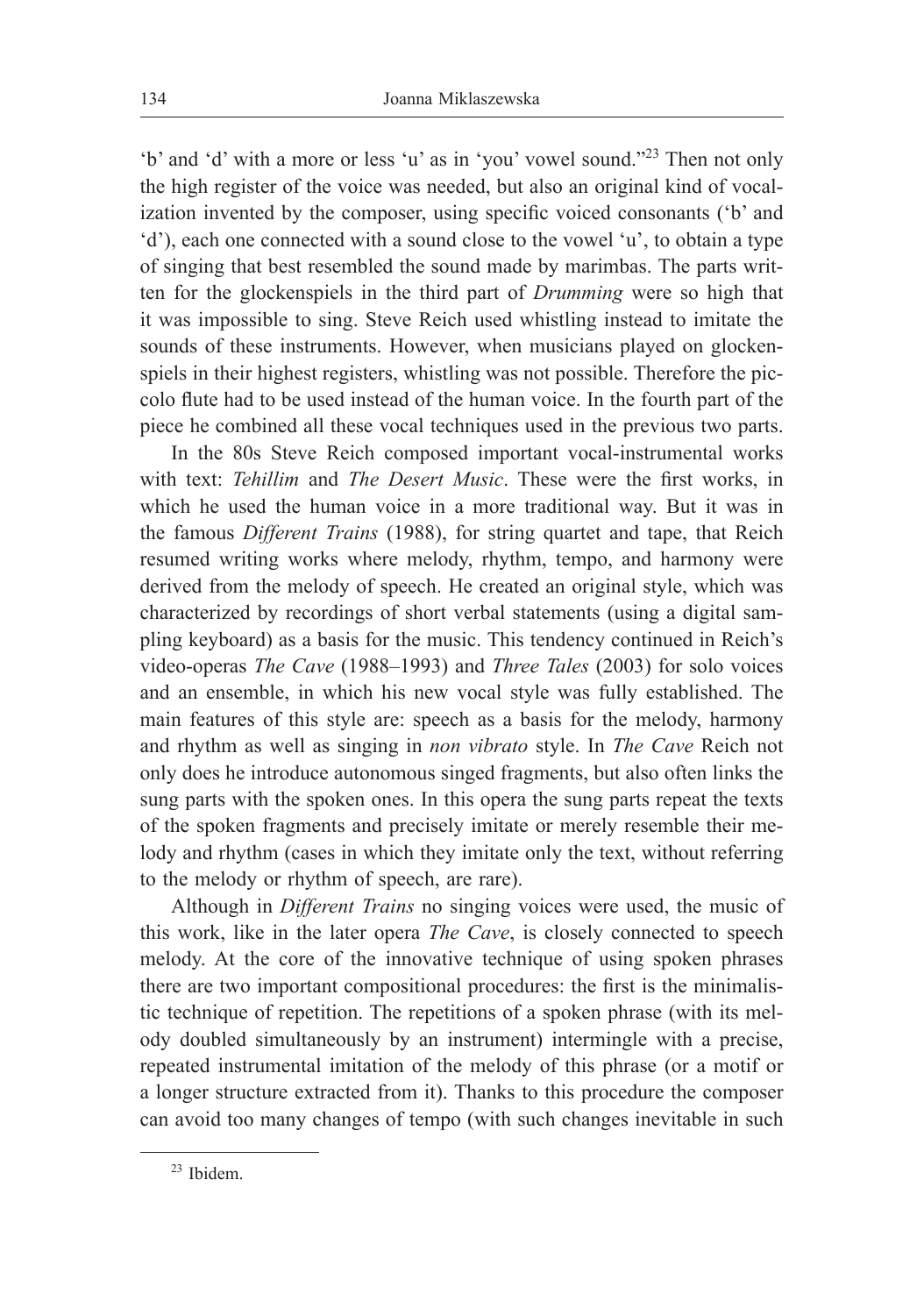a kind of piece). Although the tempo in *Different Trains* changes frequently, it is predominantly fast (it oscillates between  $\lambda = 69$  and  $\lambda = 194$ ).

At the heart of the second procedure is the idea of imitation (which had already been used by Reich, although in a different way, in his previous work *Drumming*). This idea is present in all three movements of the piece, although it is particularly dominant in the musical development of the final and third section. The string instruments (mostly viola and cello) precisely imitate the melody of the spoken voices (usually the melody of those phrases is played by instruments after which the spoken phrase is introduced). The first and the second movements of *Different Trains* are composed in a homophonic texture, where the string quartet parts constitute a kind of harmonic background for speech melodies imitated by solo string instruments. The intervals of fourth and fifth dominate in the harmony of the background section (in the second movement there are also intervals of minor second and tritone). However, in the melodic parts (based on speech melodies), the intervals natural to human speech, such as semitones, major seconds and thirds, play a major role. In the third movement the musical texture is based on the imitation technique widely used by the composer. This last section of the piece is masterly crafted, with the use of both free imitation and canons, and this section is more rooted in speech melody than the other movements of the piece, because the melody and rhythm of the instrumental contrapuntal lines have an audible connection with the melody and rhythm of speech phrases that are used in this movement. The composer uses homophonic texture only in two consecutive fragments of the third movement (tacts 223–432), where he introduces spoken phrases that were already used in the first section ('from New York to Los Angeles', 'one of the fastest trains'). In all three movements of the piece, the string instruments imitate the whistles of the trains, playing along with their sounds. In the motoric string quartet parts, Reich introduces also a technique, which is based on the imitation of a paradiddle scheme used by percussion players.

Similarly to *It's Gonna Rain* and *Come Out*, Reich used in *Different Trains* spoken phrases which are generally short and concise. But the treatment of those phrases in Reich's contemporary masterpiece is a little different from their use in his early pieces. The austere phrases, constantly repeated, characteristic of the early minimalistic pieces are now gone. Instead, the phrases introduced in *Different Trains* by the composer are carefully chosen, considering their melodic quality and – above all – their meaning (they were transformed by digital samplers).<sup>24</sup> The melody derived from speech is often based

<sup>&</sup>lt;sup>24</sup> Steve Reich used Casio FZ-1 and FZ-10M Digital Samplers in the piece.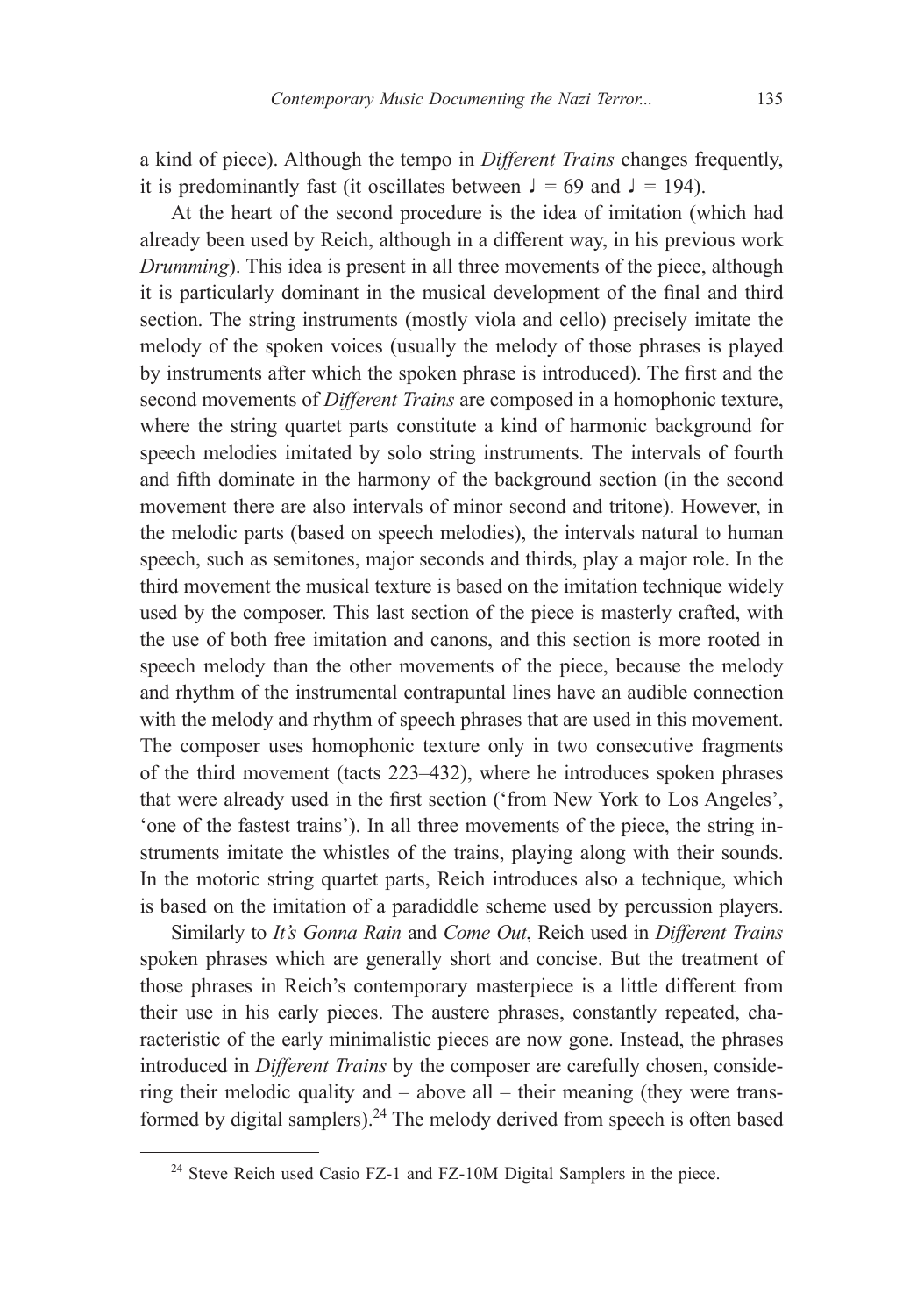on short rhythmical values and sometimes based on a complicated rhythm. For example, rhythmical complexities can be found in the speech melody of the following phrases: 'the crack train from New York', with its characteristic triola, and the phrase 'from New York to Los Angeles', where a dotted rhythm and also small rhythmical values of thirty-second notes are used. The composer contrasts this kind of diverse, original rhythm characteristic of the musical phrases derived from American speech with the motoric accompaniment of a string quartet, based on regular pulse and equal rhythmical values. Not only *Different Trains*, but also other Reich compositions from the eighties are characterized by the growing role of a melodic factor in the musical structure (e.g. *Tehillim*, *The Four Sections*).

Steve Reich explains the expression of quoted spoken phrases in *Different Trains* and his other works incorporating speech as follows:

The particular voices of my governess, the porter, and the Holocaust survivors in *Different Trains* tell the actual story of a period in history from just before to just after World War II. There is no singer's «interpretation» but, rather, this: people bearing witness to their own lives. Their speech melody is the unpremeditated organic expression of the events they lived through. The same can be said of the Pentecostal street preacher in 'It's Gonna Rain', the boy accused of murder in 'Come Out', as well as all the Israelis, Palestinians, and Americans in 'The Cave'. As Janáček said; «speech melodies are windows into peoples' souls. $v^{25}$ 

Zbigniew Skowron stressed also the synthetic character of *Different Trains*, pointing to a multilevel synthesis of three components: the performance of the string quartet, its previously recorded version, and the concrete effects. He writes:

This situation, reminding at the first time of an assemblage, however, does not open the field for chance action. On the contrary, the levels of this whole are strictly coordinated, like the lines of counterpoint. The perfection of this interplay makes the technical side of the piece paradoxically unnoticeable and gives way to various shades of musical expression.26

<sup>25</sup> S. Reich, op. cit., p. 198–199; L. Janáček, *Uncollected Essays on Music*, selected, ed., and trans. M. Zemanova, London 1989, p. 121–122.

<sup>26</sup> 'Sytuacja ta, przypominająca w pierwszej chwili *assemblage*, nie otwiera jednakże pola dla działania przypadku. Przeciwnie, płaszczyzny tej całości są ze sobą ściśle skoordynowane, niczym linie kontrapunktyczne. Doskonałość tego współgrania sprawia, iż strona techniczna utworu staje się – paradoksalnie – niezauważalna i ustępuje miejsca rozmaitym odcieniom ekspresji muzycznej' (Z. Skowron, *Nowa muzyka amerykańska*, Kraków 1995, p. 377).